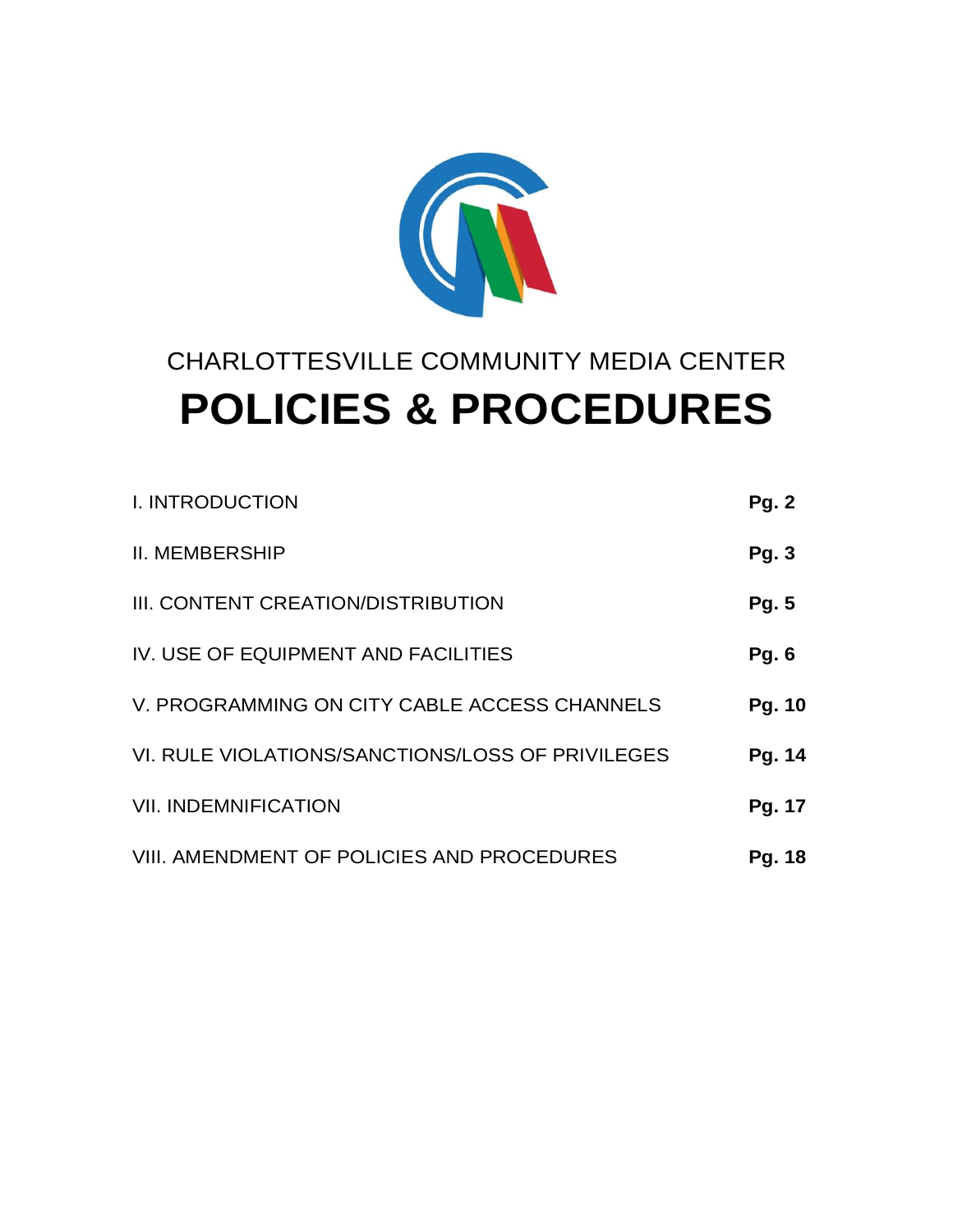#### **INTRODUCTION**

#### **A. Mission Statement**

The City of Charlottesville believes that all members of the community should have the opportunity to express themselves and participate in civic and community dialogue.

The Charlottesville Community Media Center supports this belief by providing the public access to the necessary resources to achieve these goals through digital media.

It is our mission to inspire and empower people to "find their voice" and use the media center to create and distribute programming that celebrates and promotes art, education, achievement, cultural exchange, and social awareness within our community.

#### **B. About CCMC**

CCMC is a Charlottesville-area community media center located at York Place on the historic Downtown Mall in Charlottesville, Virginia. The hours of operation are 9 a.m. to 5 p.m. Monday through Friday.

Address: 112 West Main Street, Suites 9/10, Charlottesville, VA, 22902 Phone: 434-977-0713 Email: [ccmc@charlottesville.org](mailto:ccmc@charlottesville.org) Web: [www.cvillemedia.org](http://www.cvillemedia.org/) Facebook: @cvillemedia

CCMC is an operation of the City of Charlottesville and is managed by staff of the Office of Communications.

CCMC is a member-driven operation. All CCMC members have access to a variety of training sessions and workshops; a fully equipped 3-camera studio with live-streaming capabilities; electronic field production (EFP) equipment; computer editing workstations; online courses; social media member groups; CCMC publications and materials; and special member events.

CCMC is the home of CPA-TV (Charlottesville's Public Access television station on Comcast Cable Channel 13) and provides member producers with studio, equipment, training, streaming, and cable programming resources for noncommercial purposes.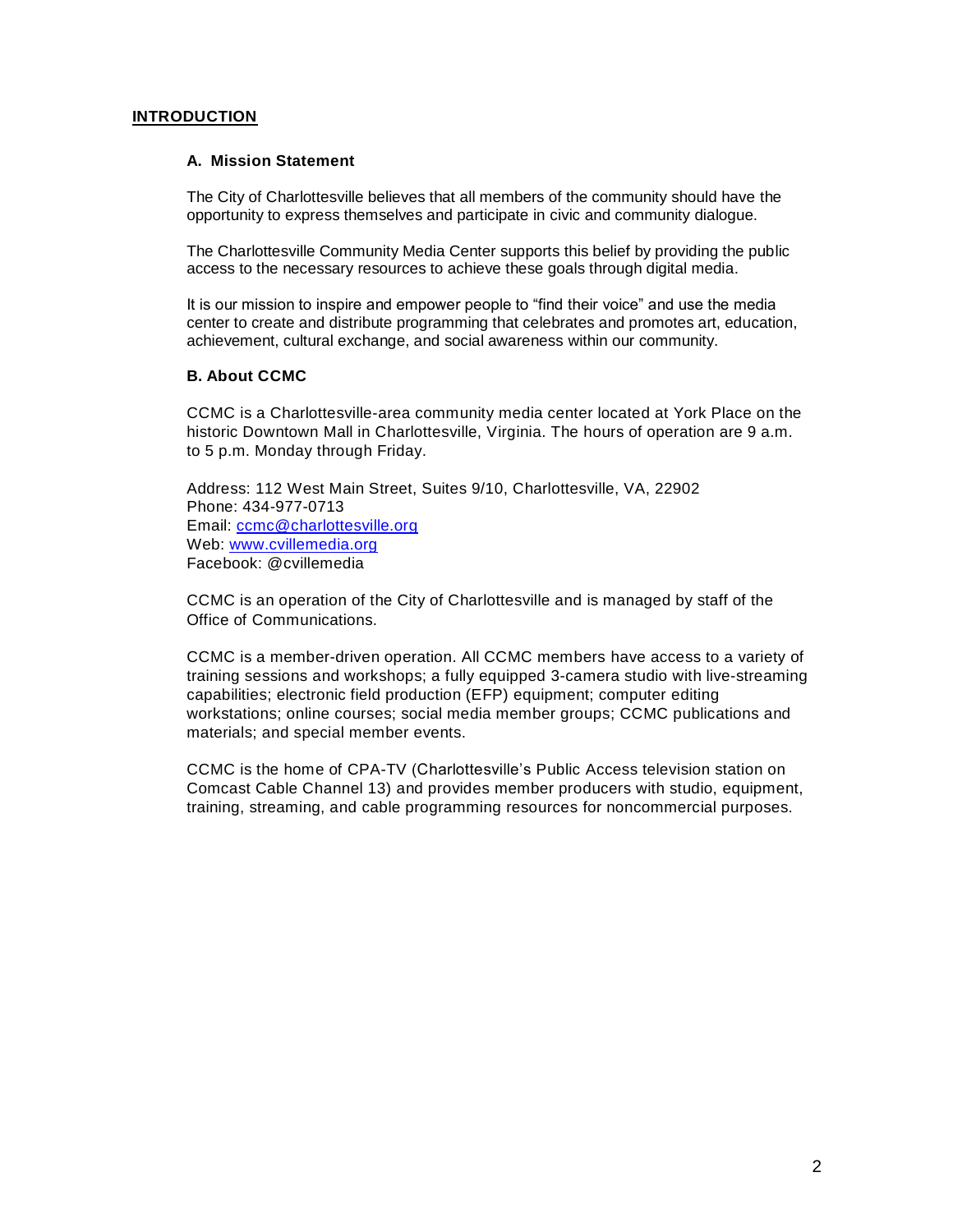## **II. MEMBERSHIP**

#### **A. Membership and Certification**

CCMC membership is available to any person who is a resident of, or is employed in, the six localities of the Thomas Jefferson Regional Planning District (**City of Charlottesville, Albemarle County, Fluvanna County, Greene County, Louisa County, and Nelson County**). Membership is also available to any nonprofit group or organization that is operating in the Thomas Jefferson Regional Planning District.

To become a certified CCMC member, you must:

- Register as a CCMC member online at [www.cvillemedia.org](http://www.cvillemedia.org/) or in-person.
- Meet with a CCMC staff person and provide a valid photo ID with proof of residency (P.O. boxes are not acceptable validating addresses). Individuals under 18 years of age are required to have a parent/guardian's signed authorization for membership.
- Pay an annual membership fee.
- Read, agree to, and sign the CCMC Membership Agreement form.
- Attend a CCMC orientation.

CCMC provides a wide variety of production tools and imaging devices to its members. Some of this equipment may require additional certification beyond the CCMC certification process (see section IV.C).

#### **B. Member Code of Conduct**

As a CCMC member, you agree to:

- $\Box$  Take full responsibility for the content of any programming that you produce, stream, or distribute on the city's cable access channels.
- □ Take full responsibility for your production, including show content and the behavior of your crew, talent and guests.
- $\Box$  Respect other members that are using CCMC resources.
- $\Box$  Treat CCMC equipment and facilities with respect and care.
- □ Use CCMC equipment and facilities only in support of productions you intend to stream and distribute on the City's cable access channels.
- $\Box$  Make and cancel reservations in a timely manner.
- □ Maintain up-to-date contact information.
- $\Box$  Treat CCMC staff with courtesy.
- □ Comply with all CCMC Policies and Procedures.

Failure to comply with these or any other responsibilities identified in the CCMC Policies and Procedures document may result in suspension or termination of membership.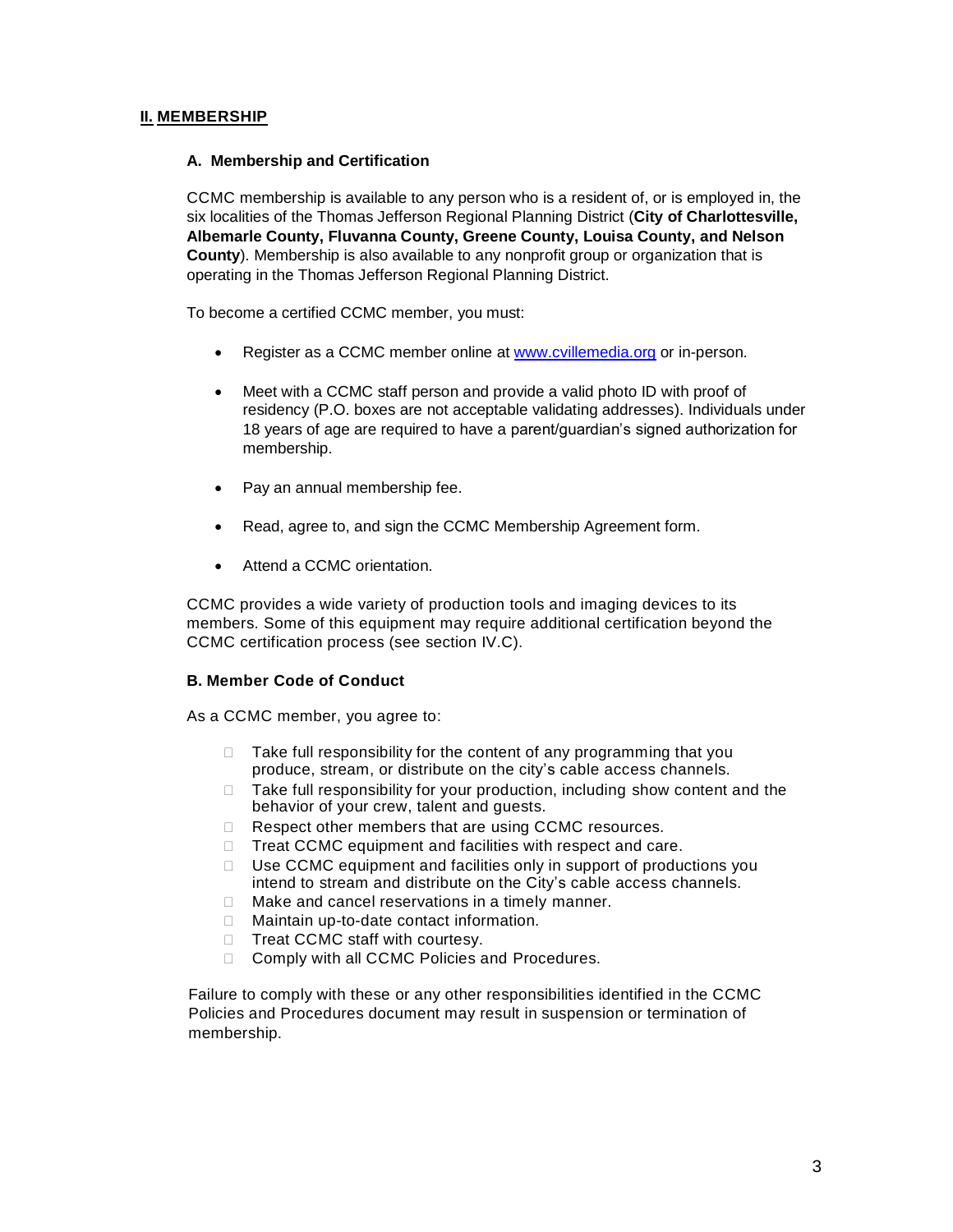### **C. Nondiscrimination**

No person or organization will be denied CCMC membership, training, equipmentuse, facilities-use, or programming time on the basis of race, sex, age, physical or mental disability, national origin, citizenship status, religious or political belief or affiliation, sexual orientation, gender identity and expression, marital status, status with regard to public assistance, status as a disabled veteran and/or veteran of the Vietnam Era or any other characteristic protected by federal, state or local law.

## **D. Training, Equipment and Facilities**

All training sessions, workshops, equipment and facility use must be reserved in advance through the online scheduling system at [www.cvillemedia.org](http://www.cvillemedia.org/) or by contacting a CCMC staff person by email or phone. **Reservations are not considered official until members receive confirmation from CCMC staff.**

Training at CCMC is done through a combination of workshops, tutorials, one-on-one sessions, and individual hands-on work. CCMC strives to customize training efforts to best meet the needs and goals of its members. Additional fees may apply for certain training sessions, workshops, and/or equipment.

## **E. Cable Access Program Scheduling**

All programs created by CCMC Members are broadcast on Charlottesville's public access station (CPA-TV Comcast channel 13) and may be eligible for broadcast on Charlottesville's Government Access station (TV10 Comcast channel 10) or Charlottesville's Educational Access station (CEA-TV Comcast channel 14). Cable broadcast scheduling times are subject to availability (see section V.D)

#### **F. Right to Refuse Service**

CCMC staff reserves the right to refuse access to CCMC facilities and/or equipment to any person that does not adhere to these policies and procedures. CCMC staff reserves the right to ask anyone to leave the facility if he/she is behaving in a way that adversely affects facility operation, is aggressive or threatening in nature, or unreasonably interferes with another member's ability to use the facilities.

The CCMC facility is an extension of the City of Charlottesville's offices and any individual barred from entry to Charlottesville City Hall or any other City building is also barred from CCMC and is not eligible to produce content with CCMC facilities and/or equipment or to submit programming for playout on any of the City's cable access channels during their barment.

Proof of eligibility and/or basic equipment competency may be required at any time. CCMC reserves the right to refuse to air any program or provide any service if proof of eligibility, satisfactory to CCMC, cannot be provided.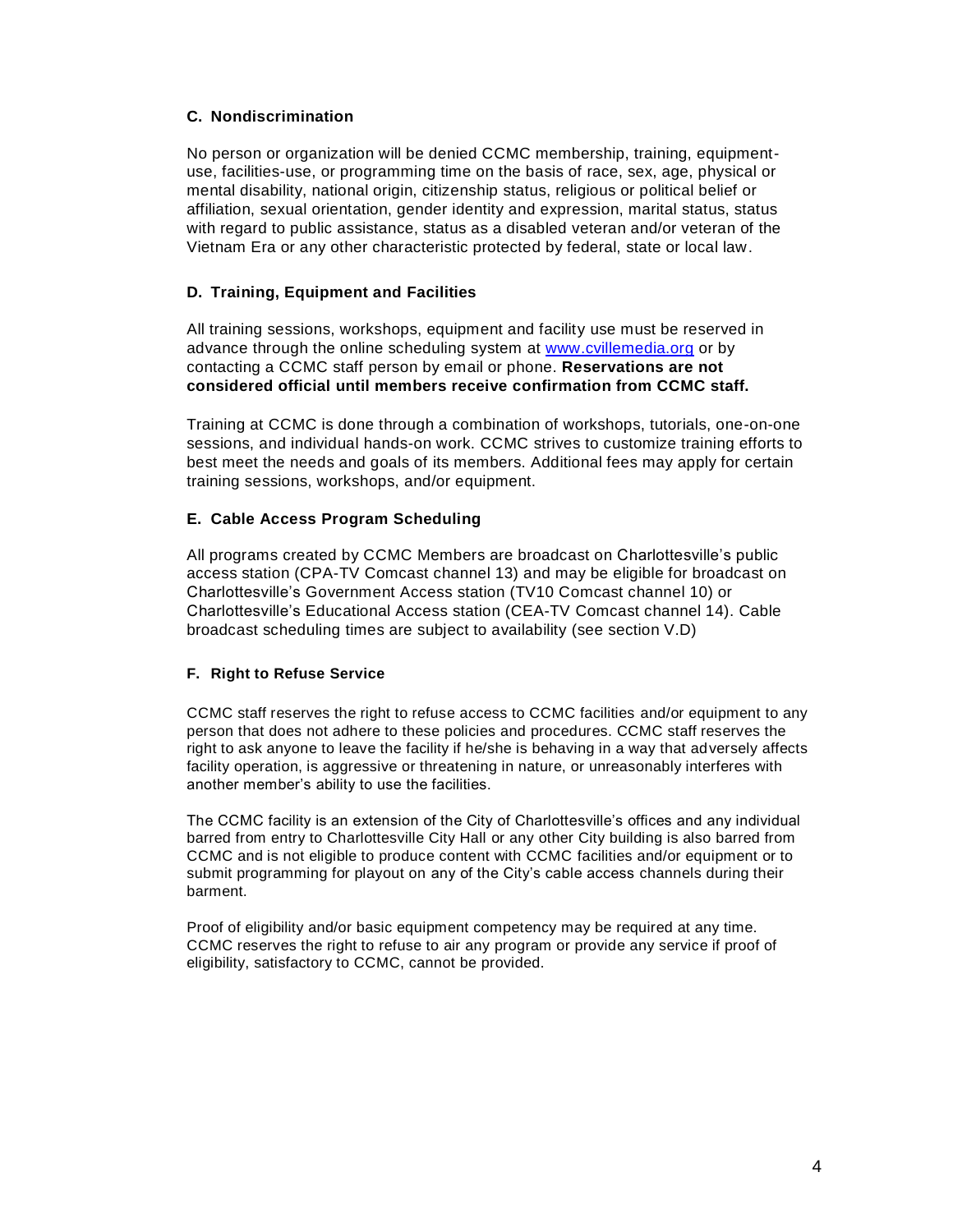# **III. CONTENT CREATION/DISTRIBUTION**

## **A. Ownership/Copyright**

CCMC Members retain ownership of all video content that they produce with CCMC facilities or equipment. Anyone who uses CCMC facilities or equipment in the production of video content agrees to grant CCMC the non-exclusive right to cablecast the content on City cable access channels, stream the content on City web and social media sites, and to use the content for noncommercial, promotional purposes (see section III.B).

CCMC Members agree to include a CCMC credit in all content that is produced using CCMC facilities or equipment (see section V.C.).

## **B. Nontraditional Copyright Licenses**

CCMC encourages Members to amend the rights to their property under traditional copyright laws in a manner that is consistent with CCMC's mission of public or universal access to content.

CCMC encourages Members to use organizations, such as [Creative Commons,](https://creativecommons.org/) which provide, at no cost, public copyright licenses for content produced with CCMC resources. These licenses permit some rights to be reserved by the producer, while allowing greater public access to the content. With a Creative Commons or similar license, CCMC Members retain the rights to their work product, but allow people to copy and distribute their work according to a set of conditions determined by the producer of the work. Since CCMC resources are reserved specifically for noncommercial purposes and primarily for sharing content with the surrounding community, we believe licenses similar to the model created by Creative Commons help promote access to important information through expanded distribution of locally created content.

## **C. Intention/First Use**

Use of CCMC facilities and/or equipment is contingent upon the content being intended for cablecast on a CCMC cable access channel or streamed to a CCMC web or social media site. In general, such programs may not be used for commercial purposes or the solicitation of funds (See section V.A.1-2).

Completed video content produced with City-owned CCMC equipment or facilities must premiere on a City cable access channel before any other distribution. After submitting content for playout on City cable access channels, web and/or social media sites, CCMC Members are free to distribute their own content as they see fit, as long as the content is submitted to CCMC for playout prior to other noncommercial distribution methods (e.g., other PEG channels, social media sites, film festivals, etc.).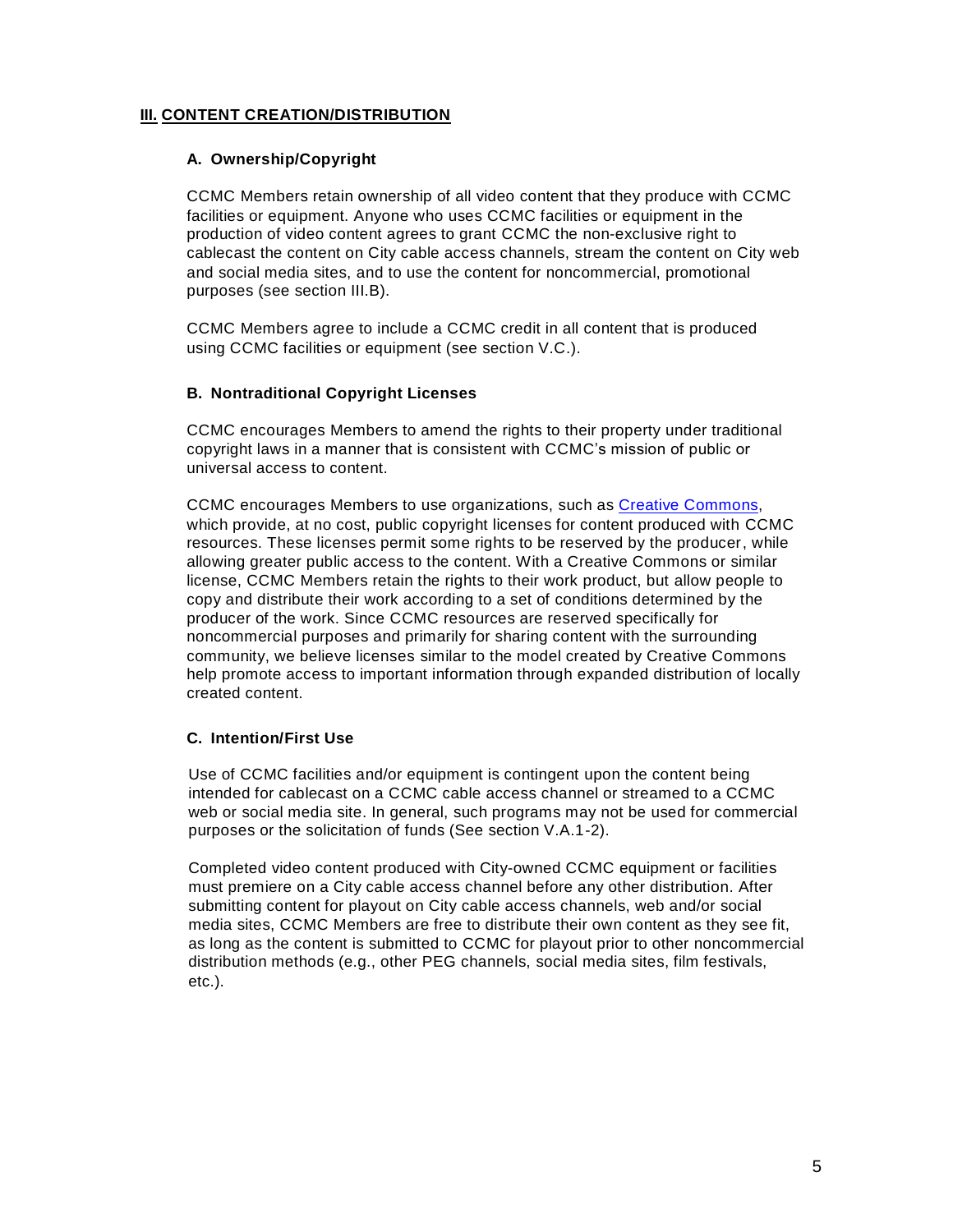# **IV. USE OF EQUIPMENT AND FACILITIES**

#### **A. Orientation**

The CCMC orientation is required for certified membership and is a prerequisite for use of any CCMC resource, without exception. The orientation acquaints new members with CCMC's mission, policies, procedures, and the available production equipment, facilities, and training opportunities.

#### **B. Training Seminars/Workshops**

CCMC provides additional training seminars and workshops on a regular basis (see CCMC's website at www.cvillemedia.org for a list of available workshops and seminars). Some of these workshops and seminars are offered more frequently than others, based upon member requests. CCMC Members may request specific training at any time. All requests will be considered and determined based on staff availability and expertise and facility availability.

## **C. Certification**

Use of all CCMC equipment and facilities requires certification. The most basic level of certification is established upon completion of the CCMC orientation (with completed paperwork and all eligibility requirements acknowledged). This basic certification acts as a prerequisite for any use of CCMC equipment, facilities or further training. Additional levels of certification may be required for use of other CCMC facilities or equipment. Certification is valid for the duration of the membership period; however, recertification will be required for new equipment, operational upgrades, or after one year of inactivity.

## **D. Scheduling Equipment and Facilities**

Upon completion of orientation, Members may begin using CCMC equipment and facilities for which they are certified (see section IV.C). Equipment and facilities reservations are available to certified CCMC Members on a first-come, first-served basis.

CCMC operates by appointment only. Reservations may be made with a CCMC staff member online, by phone, or in person. CCMC prohibits making reservations by leaving messages via email or voicemail. **No reservation (or change to a reservation) will be considered official until confirmed by a CCMC staff person.** A CCMC Member arriving more than 30 minutes late for a reservation, without notifying CCMC staff of tardiness, automatically forfeits the reservation. Reservations must be made at least 24 hours in advance. Reservations for CCMC equipment and facilities may be made up to three months in advance.

CCMC Members who wish to cancel an equipment or facilities reservation are asked to notify staff as soon as possible so that those resources may be made available to other CCMC Members. Notification of any cancellation is required 24 hours prior to the start of the reservation time. Note that CCMC Members who cancel more than three reservations (of any kind) within a 30-day period without providing at least 24 hours' notice prior to the reservation start-time may be subject to suspension or termination of membership (see section VI.A.2).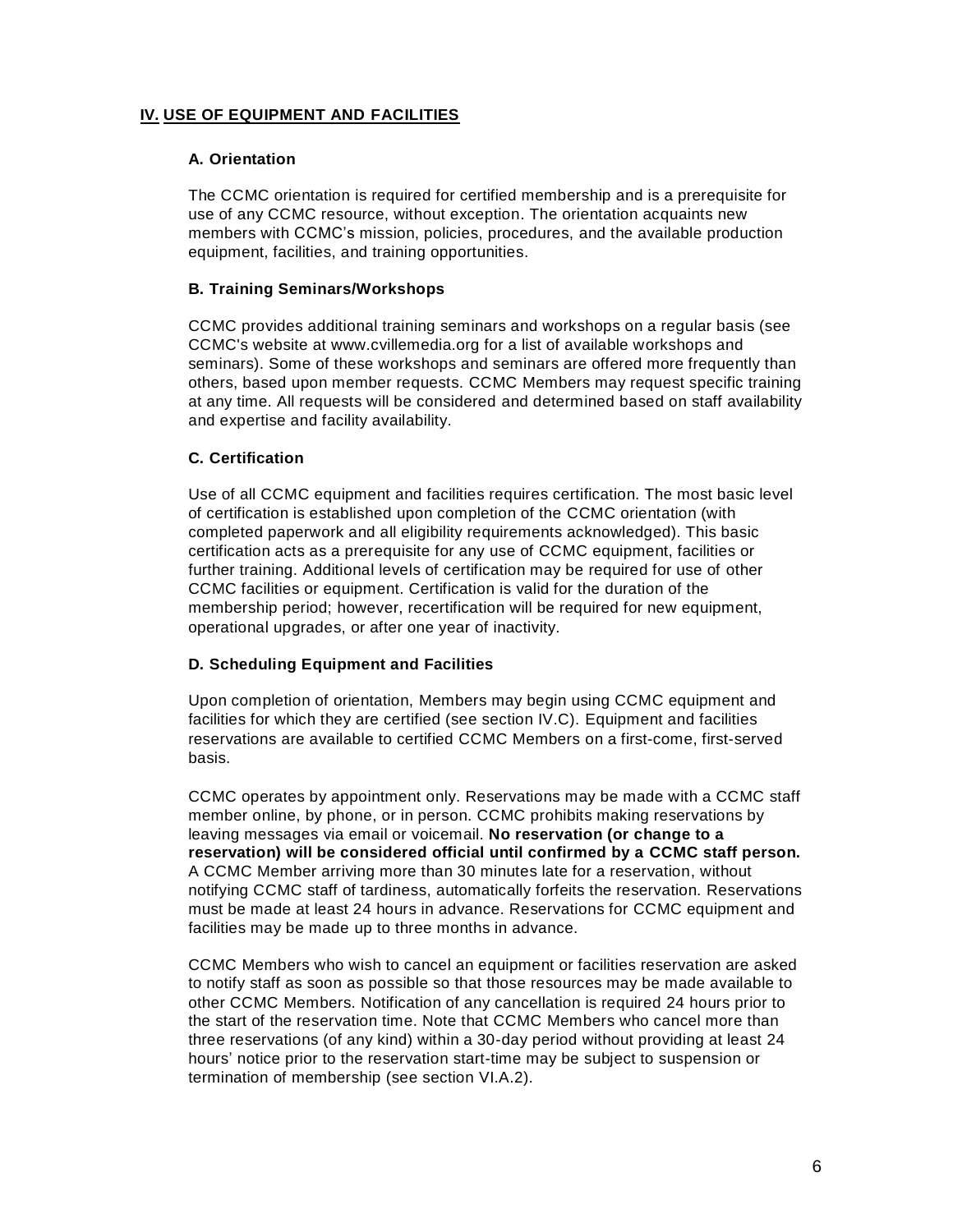#### **1. Reserving Equipment and Facilities**

CCMC maintains a production studio facility, training and post-production workstations, and an equipment inventory that are accessible to certified CCMC members upon availability. Equipment and facility use are limited to CCMC operational hours Monday through Friday from 9 a.m. to 9 p.m.

#### **a. EFP Equipment**

Electronic Field Production (EFP) equipment (cameras, microphones, lights, etc.) can be used for remote productions and may be reserved for a period not to exceed 48 hours and is limited to once a week upon availability.

#### i. **Sign-Out Procedures**

CCMC Members are required to complete an EFP Equipment Sign Out Form before using CCMC equipment for remote shoots. By signing the form, the member agrees to indemnify and reimburse CCMC for all damage to, or loss of, any CCMC equipment caused by neglect, abuse, theft, or other causes that occur while the equipment is assigned to the Member.

CCMC Members who have reserved EFP gear are required to arrive at the appointed checkout time. Because pick-up and return times for EFP equipment are often time-sensitive, it is imperative that Members precisely honor their reservation times regarding EFP equipment. Equipment return times are indicated on the EFP Equipment Sign Out Form.

CCMC Members are responsible for determining that EFP equipment is in good working order at the time of checkout. It is strongly advised that Members set up and test all equipment before leaving the CCMC facility. Members must inform CCMC staff of any malfunctioning or damaged equipment upon the equipment's return**.**

## ii. **Equipment Check-In**

CCMC Members are required to return all equipment at the check-in time specified on the EFP Equipment Sign Out Form. CCMC Members must also report to staff any equipment malfunction or damage upon returning the gear to CCMC. CCMC staff must sign the EFP Equipment Sign Out Form to complete the equipment check-in process.

Occasionally, equipment pick-ups and returns take place during hours when only one CCMC staff member is present and that person is engaged in something that requires her/his attention (e.g., a studio production). CCMC Members should be aware that they may have to wait until the staff member can take the time to check-in all of the equipment. It is not acceptable to leave gear unattended at CCMC without going through the check-in procedure.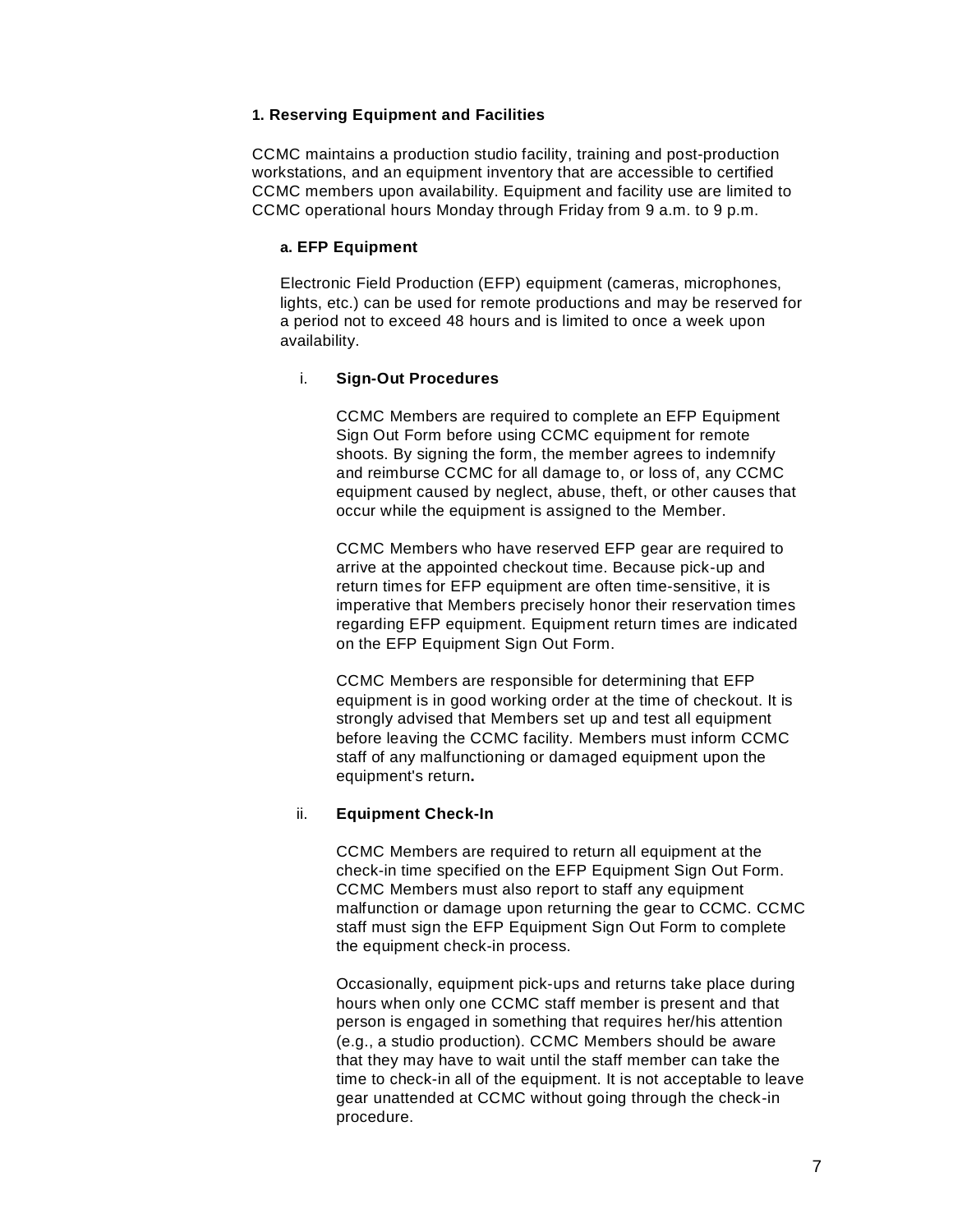#### **iii. Equipment Malfunctions/Unavailability**

If equipment malfunctions or becomes unavailable for any reason, CCMC Members with active reservations for that equipment will be notified as soon as possible. Members should be aware that, despite the best efforts of CCMC staff, sometimes equipment becomes unavailable on short notice. In these instances, staff will strive to meet Members' needs as far as possible under the circumstances.

### **b. CPA-TV Studio**

CCMC maintains a 3-camera production studio for Member programming. Members may schedule one studio session per week, with each session not to exceed three hours for 60-minute programs or two hours for 30-minute programs.

CCMC staff supervise all studio productions and may offer minimal level of basic production support if available. It is the Member's responsibility to contact the appropriate CCMC staff member in a timely manner to schedule any particular production needs that may require additional staff resources.

CCMC Members are encouraged to recruit other certified members as crew for studio shoots. The producer must be present for all studio productions.

#### **c. Live Cable and Streaming Productions**

Certified CCMC Members may request a time slot for a "live" program no less than two weeks and no more than three months in advance of the date of the live broadcast. Live shows will be approved only if, in CCMC's sole opinion, it is absolutely necessary for the program to be live (i.e., engaged with the community via social media, etc.). Members must reserve the studio and arrive a minimum of 60 minutes before a live show is scheduled to air or the live program time will be rescheduled.

The live program's producer must provide personnel for chat/social post moderation and screening.

## **d. Computer Workstations and Media Storage**

Upon completion of training, CCMC Members will have access to computer workstations for their post-production needs. Workstations may be reserved no more than twice per week and shall not exceed three hours per editing session unless otherwise authorized by staff. There is a limit of two people at each workstation unless prior permission is granted by staff.

CCMC Member must provide a properly labeled, portable external hard drive for their programming elements (video, audio, graphics, etc.). CCMC maintains media storage drives for copies of completed programs for archive. CCMC is not responsible for lost or damaged content that is stored on CCMC media storage drives and recommends regular and thorough backups of all CCMC media on personally owned storage drives.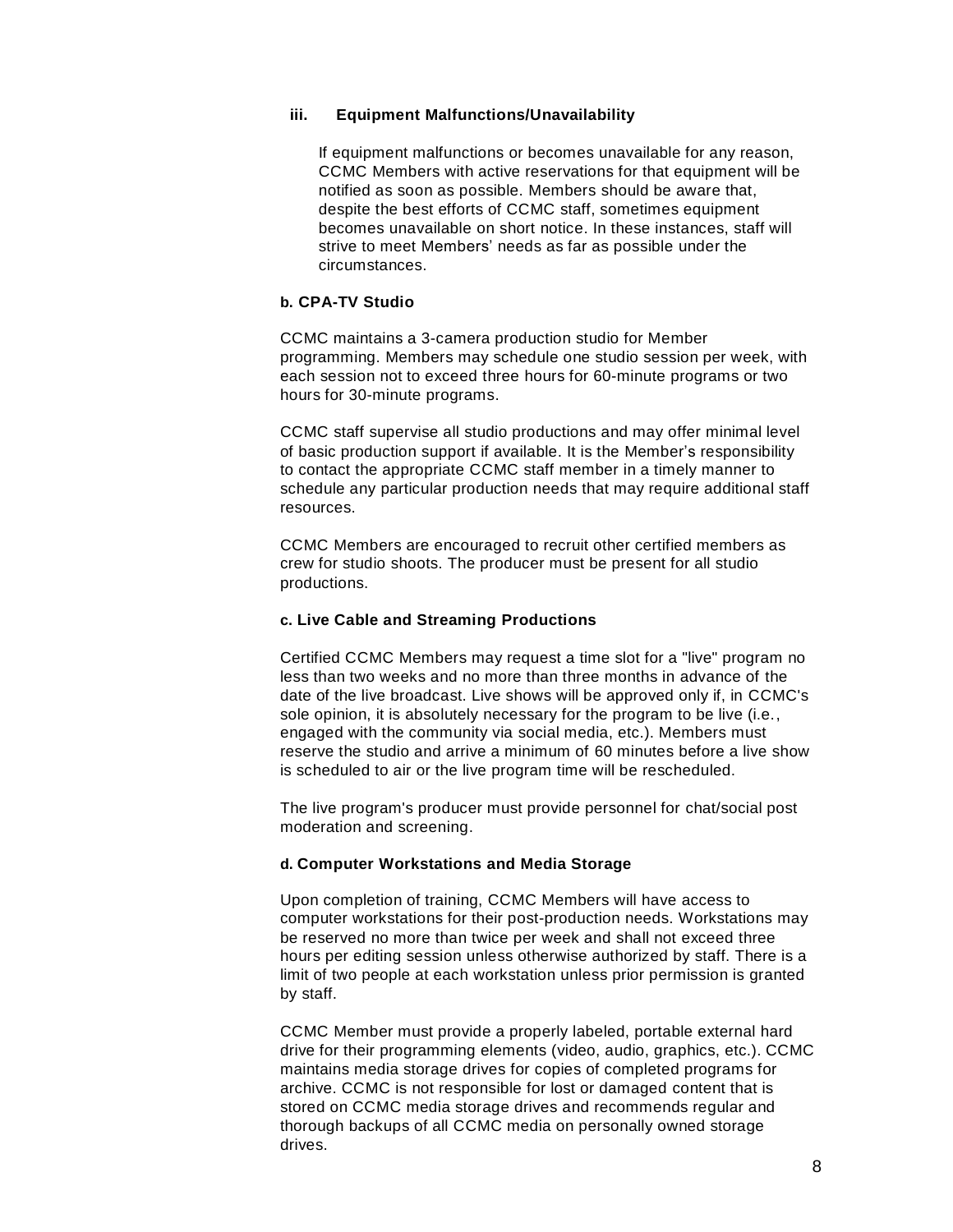#### **e. Online Training Courses**

CCMC Members have access to a large library of free online media training courses. Training reservations can be made through CCMC staff or by signing up at www.cvillemedia.org. Online training sessions may be scheduled at a maximum of three times per week and shall not exceed three hours unless otherwise authorized by staff.

#### **2. Eating/Drinking/Smoking in CCMC Facility**

Smoking, alcoholic beverages, and controlled substances are prohibited in CCMC facilities. Food and beverages are not allowed at computer workstations and may only be allowed in the production studio with prior approval of staff (generally, only when the food/beverage in question relate to the content being produced, e.g. cooking shows, etc.). CCMC Members who spend many hours at a time in the facility may wish to bring a meal. Eating and drinking in the general common area is permitted, but users must clean up after themselves.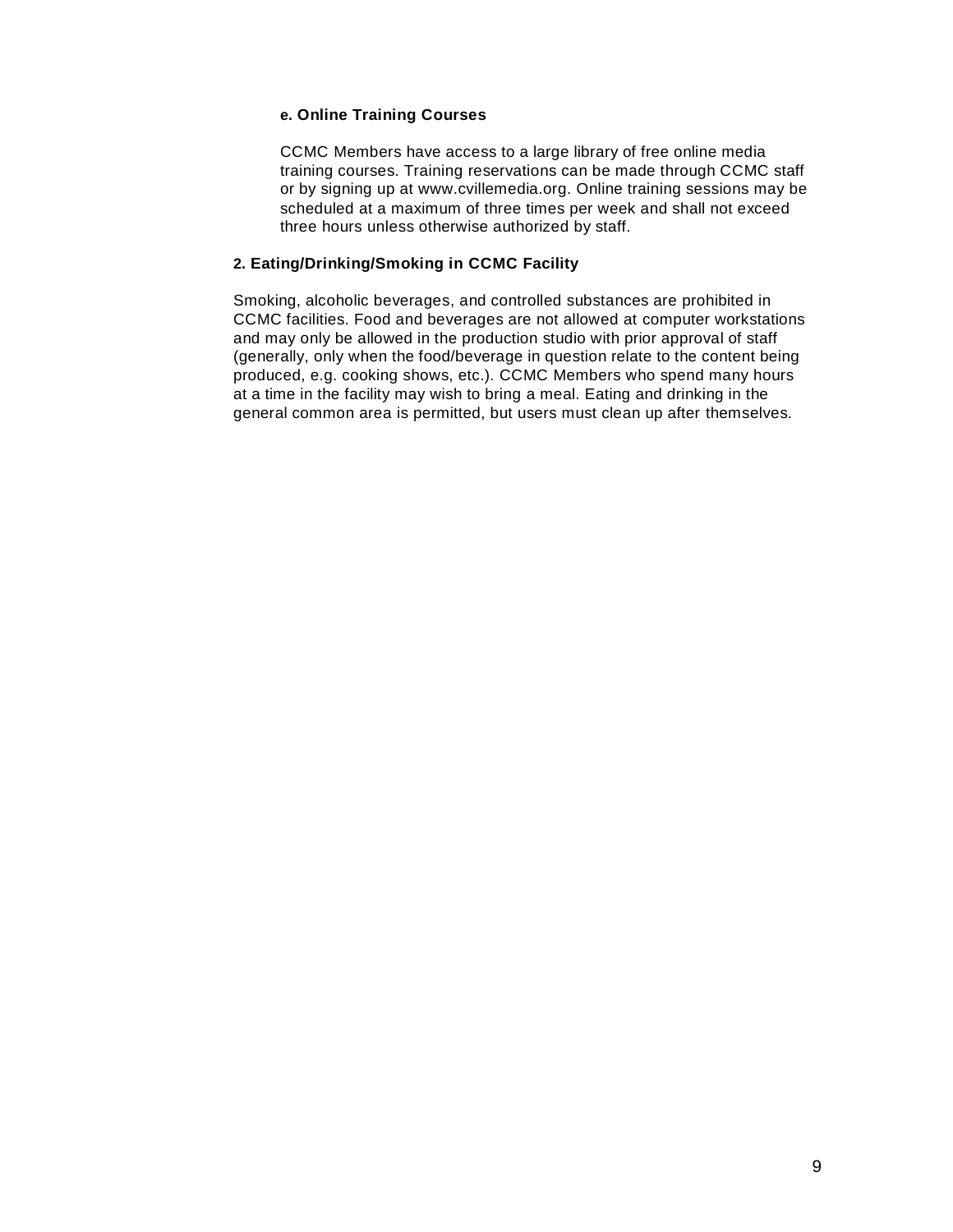# **V. PROGRAMMING ON CITY CABLE ACCESS CHANNELS**

The City of Charlottesville's cable access channels are open to appropriate noncommercial programming produced by CCMC Members. This section outlines procedures for submitting programming for playout on Comcast cable channels 10, 13 and 14. Here are some basics to keep in mind:

- □ All noncommercial CCMC Member-produced programs are authorized for cablecast on CPA-TV Channel 13. Some programs may be eligible for cablecast on Charlottesville's TV10 and/or CEA-TV Ch. 14 upon approval of CCMC staff.
- $\Box$  Member-submitted cablecast programs reflect only the views, tastes and standards of the CCMC Members who submitted the programming and do not necessarily reflect the views, tastes or standards of CCMC staff or the City of Charlottesville.
- $\Box$  As a general rule, CCMC staff does not pre-screen programming or make editorial decisions regarding programming that is submitted by Members.
- $\Box$  CCMC Members who submit programming content for cablecast bear all legal responsibility for the content that they submit.
- □ CCMC staff reserve the right to accept programming content from any local or non-local resource., Nevertheless, CCMC Member-produced content will typically receive scheduling priority.

All CCMC programming must be accompanied by a signed Program Submission Form (minors must have a parent or legal guardian sign). The party signing the Program Submission Form assumes all responsibility for the programming content. The party submitting the content must also have a CCMC Member Agreement form on file with CCMC.

## **A. Restricted Content**

Programs submitted for playout on any of the City's cable access channels may be subject to the following restrictions.

#### *CCMC staff do not prescreen programs. It is the responsibility of the individual submitting programming content to notify CCMC staff in the event that content submitted for playout is restricted by any or all of the sections listed below***.**

## **1. Commercial Content**

Commercial content, including programming or advertising, is strictly prohibited. Commercial content is defined as material directly promoting the sale of products or services that are offered by any participating member of the given program (including guests). This policy does not prevent producers from recouping production costs through underwriting partnerships (see Section V.F, Underwriting Partnerships).

## **2. Solicitation of Funds**

The City of Charlottesville does not permit its cable access channels to be used for the solicitation of funds.

## **3. Adult Content**

The CCMC defines *adult content* as any legal content (see section V.A.5 below) of a sexually explicit or graphically violent nature. Programming that contains adult content will be scheduled for playout between 11 p.m. and 5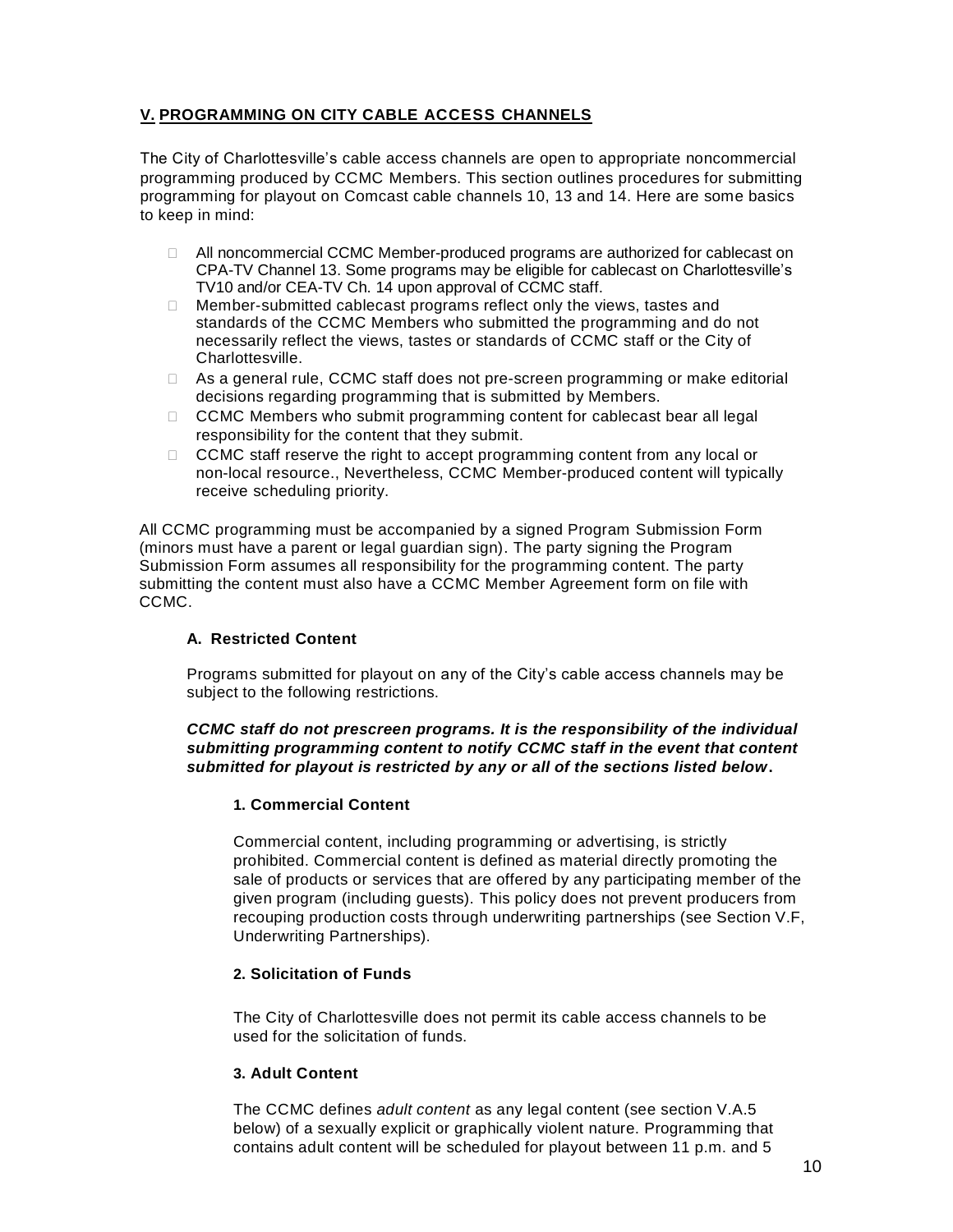a.m. (when children are less likely to see it). If there is a question about whether a program includes adult content, a determination will be made by CCMC staff. Any program that contains adult content must include a viewer advisory immediately prior to the beginning of the program, stating:

*The following program contains material that some viewers may find objectionable, offensive or inappropriate for viewing, particularly by children. The community producer/sponsor who submitted this program for broadcast is solely responsible for its content. The views, opinions and content of this program do not necessarily reflect the views or opinions of CCMC's staff or the City of Charlottesville. For more information about this program or CCMC content policies, call (434) 977- 0713.*

The viewer advisory must be read aloud and/or displayed on-screen for a minimum of 20 seconds. Responsibility for including the viewer advisory rests with the program's producer.

#### **4. Prohibited Content**

CCMC reserves the right not to transmit any content that does not comply with federal, state, or local law, or any of the policies and procedures discussed in this document.

CCMC staff and cable operators (including, but not limited to, Comcast) are prohibited by statute from cablecasting obscene material and CCMC staff reserve the right to refuse to cablecast any program that it reasonably determines may contain obscene or otherwise prohibited content. CCMC staff may consult with the cable operators, law enforcement, or other entities as needed when there is reason to believe a program may contain obscenity.

CCMC staff will not cablecast "indecent" speech, (as defined by applicable federal and state law), unless safe harbor time restrictions, parental advisories, or other methods are utilized to ensure that such programming is not viewed by minors.

CCMC Members are responsible for ensuring that the content of their programming complies with all applicable laws. CCMC staff will not provide advice to CCMC Members regarding their legal obligations.

### **B. Technical Requirements**

Programs submitted to CCMC for cablecast must meet certain minimum technical requirements. If you are unsure whether your program meets these technical requirements, you may ask CCMC staff for assistance.

All programming submitted to CCMC must include a CCMC Episode Submission form that includes the following, legible information (at a minimum):

- Member's Name
- □ Program Title
- □ Episode Name/Number (if applicable)
- □ Total Running Time (accurate to the nearest second)
- D Programming Time Requested
- Description of Program's Content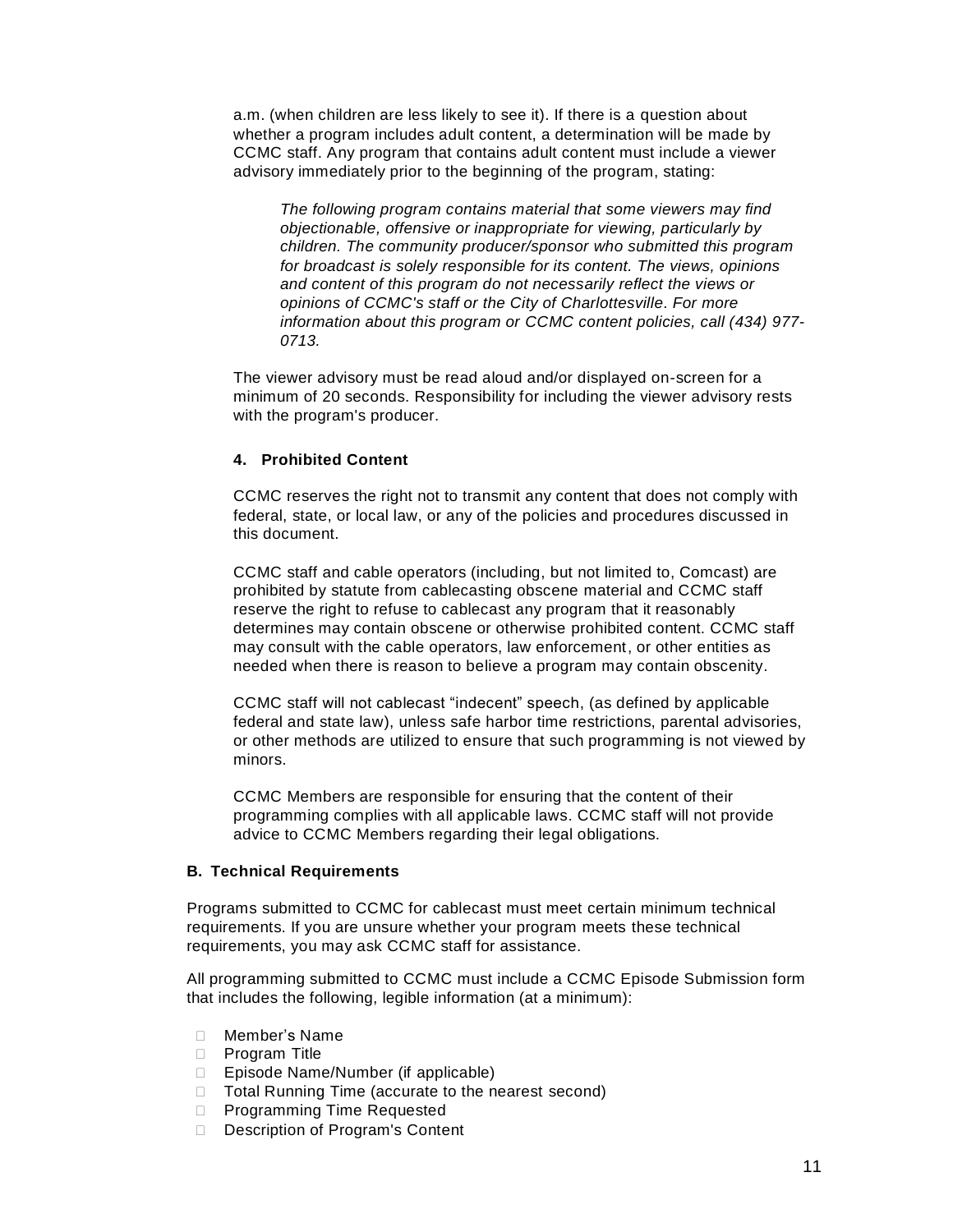Indication of Restrictions and/or Disclaimer

# **C. CCMC Credit**

The following statement must be included in the end credits of all Memberproduced programming:

*This program was produced with resources provided by the Charlottesville Community Media Center in Charlottesville, Virginia.*

## **D. Scheduling**

CCMC staff will schedule programming on the City's cable access channels in a fair and equitable manner. Member producers may submit requests for programming time slots with the understanding that not all requests can be accommodated, but a reasonable effort will be made to accommodate all requests. Programming time slots are subject to change and CCMC staff will do their best to notify Members if this should occur.

#### **CCMC Members who have a regular, repeating time slot must submit new content for that time slot by Wednesday at 5 p.m. along with an Episode Submission Form.**

When scheduling programs, CCMC staff will make every effort to use the following priority list as a guide. The list is from highest to lowest priority. The particulars of how time slots are distributed may change as demand increases or decreases.

- 1. Member-Produced Live Programs
- 2. Member-Produced Non-Live Programs
- 3. Outsourced Programs

CCMC Members should be aware that this list is only a guide and that situations may occur in which CCMC staff must make a judgment call regarding scheduling. Any Member who feels that he/she has been treated unfairly with respect to a scheduling matter may bring a grievance to the Director of Communications.

# **E. Live Programs**

See section IV.D.1.b.1 for CCMC's policies regarding live programming.

## **F. Underwriting Partnerships**

CCMC member producers may give on-screen credit to an individual or organization that underwrites any of the production costs and/or materials associated with the content's creation so long as said individual or organization consents in writing, a copy of which is provided to CCMC staff in advance of the cablecast. Credit may be given through the use of a title at the beginning and/or end of the program that identifies the contributor and includes the language:

## *"This program is underwritten in part by.."*

Each display shall be no longer than 15 seconds, and may include the contributor's name, address, telephone number and website address. A corporate logo or photo/video of a business may be used as well. **No** *Call-to-Action* **may be read or displayed.**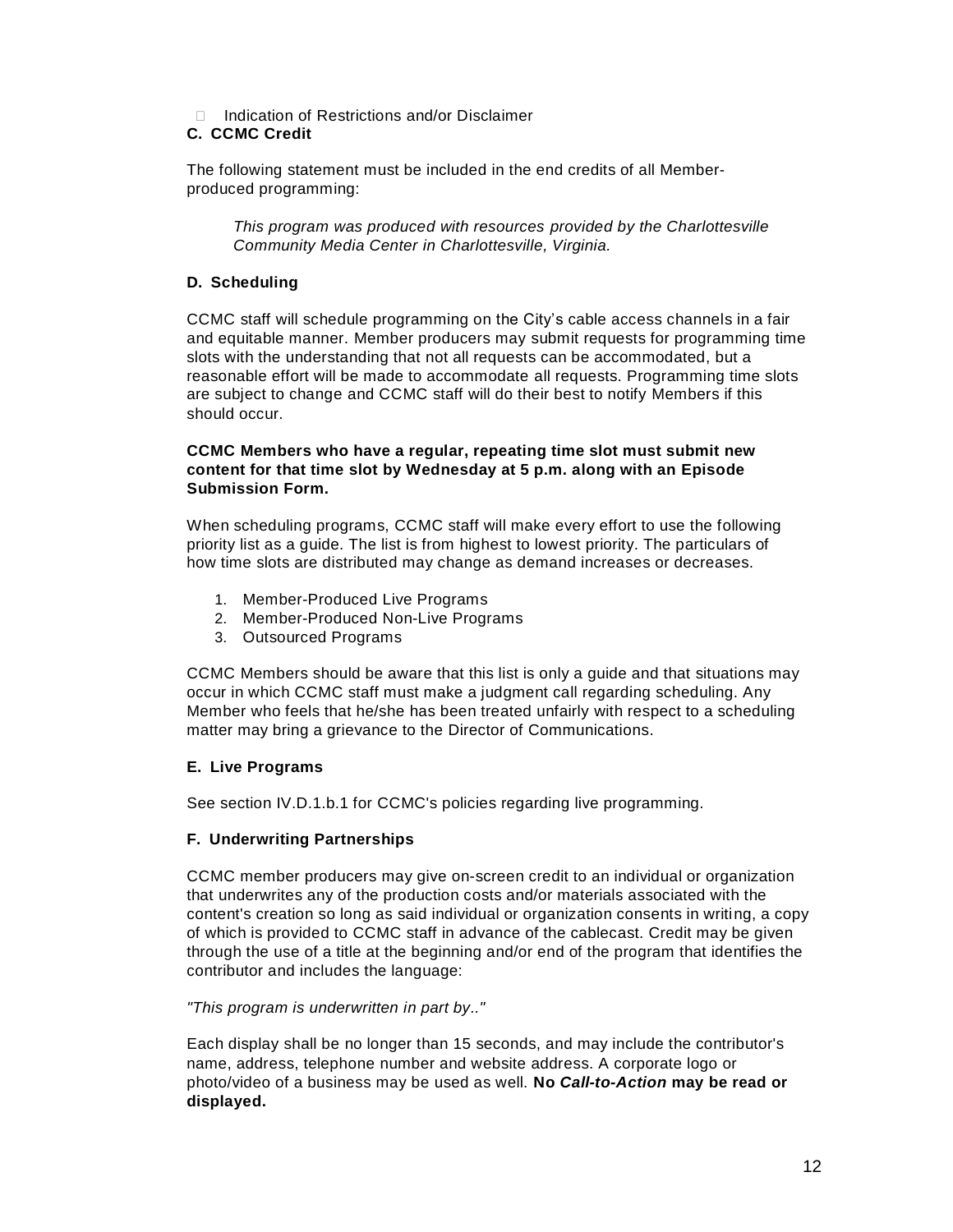## **G. Repeating Old Programming**

Active CCMC Members who maintain a timeslot for a currently running program may submit "repeat" episodes of that program to run in the program's existing time slot. Repeat episodes are limited to two consecutive months of play out time for active members.

Members who no longer maintain a timeslot or active status may resubmit episodes of an old production that had previously run on the City's cable access channels. Old episodes that are submitted in this way will be given a new time slot and are subject to all the same scheduling and playout policies specified elsewhere in this document.

CCMC staff reserves the right to re-air programming of inactive Members.

## **H. Media**

## **1. Producer-Provided Media**

Members must assure CCMC staff that any video medium provided that is intended for playout on the City's cable access channels is of a quality sufficient to prevent technical issues with media servers (see section V.B, Technical Requirements).

It is the responsibility of CCMC Members to provide thorough content information for all submitted programming (title, producer's name, running time, etc.), regardless of the medium on which the content is submitted. A completed Episode Submission Form must accompany all content submitted to CCMC staff for playout.

## **2. CCMC-Provided Media**

CCMC can provide blank media for production purposes with the expectation that the media will be returned or replaced with identical media upon return of the production equipment. CCMC Members are encouraged to provide their own blank media, whenever possible.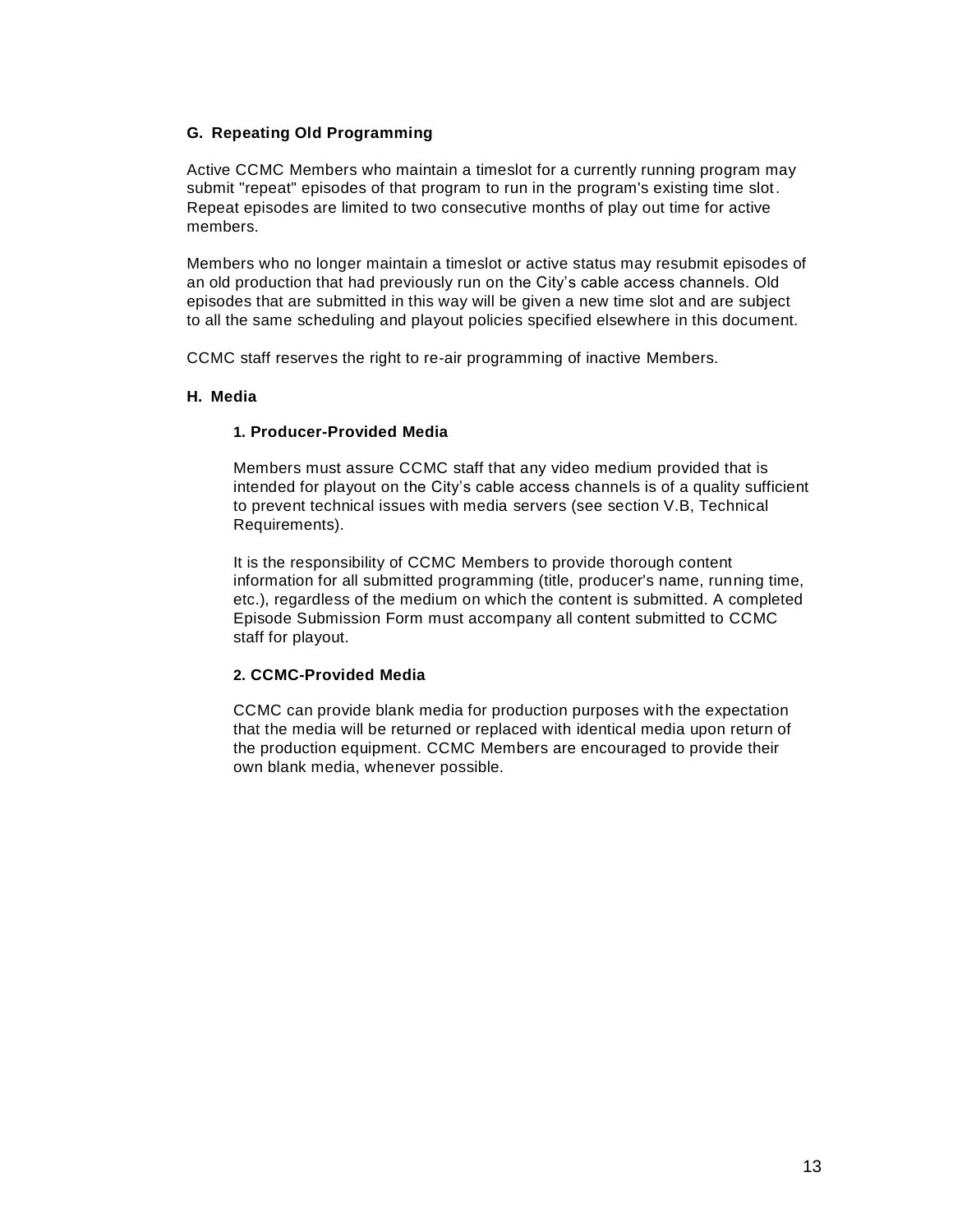# **VI. RULE VIOLATIONS/SANCTIONS/LOSS OF PRIVILEGES**

To ensure that CCMC equipment and facilities remain available and in good working order, the following rules have been established. Upon verifying that a rule violation has occurred, a written statement will be issued to the Member describing the rule violation (and subsequent sanctions, if applicable). Infractions are divided into major and minor violations. By far, the most common minor violations involve CCMC Members arriving late for appointments or neglecting to cancel reservations. In general, CCMC Members can avoid these minor issues by simply calling the CCMC at 434-977-0713 and speaking to a staff member before the reservation's start time.

## **A. Rule Violations**

## **1. Major Violations**

- Failure to submit a CCMC produced program for initial cablecast on the City's cable access channels
- Abuse, vandalism, or willful neglect of CCMC equipment and/or facilities
- Return of equipment in damaged or unworkable condition, beyond normal wear and tear
- Failure to return equipment through intent, negligence, loss or theft
- Use of equipment and/or facilities for a purpose not related to the production of content intended for CCMC cablecast
- Removal of equipment from the access center without proper checkout procedures and/or without signing an EFP Equipment Sign Out form
- Reserving or checking out equipment or facilities for use by a non-certified CCMC member producer or a producer on suspension
- Repeated breach of any of CCMC's Policies and Procedures
- Attempted equipment maintenance or disassembly
- Rude, abusive, or discourteous treatment of CCMC staff
- Production of, or attempted production of, prohibited content or commercial content
- Submitting a program with *adult content* without a viewer advisory

#### **2. Minor Violations**

- Failure to cancel equipment or facilities prior to the reservation time
- Late return of equipment without an extension authorized by a CCMC staff member
- Failure to vacate studio or editing facilities when the next scheduled producer has arrived
- Return of dirty equipment
- Leaving trash or debris in studio or editing facilities
- Operation of equipment or use of facilities in an incorrect, unsafe or inappropriate manner that might result in damage
- Improper packaging of equipment for transport
- Tardiness in excess of 30 minutes in claiming reserved equipment or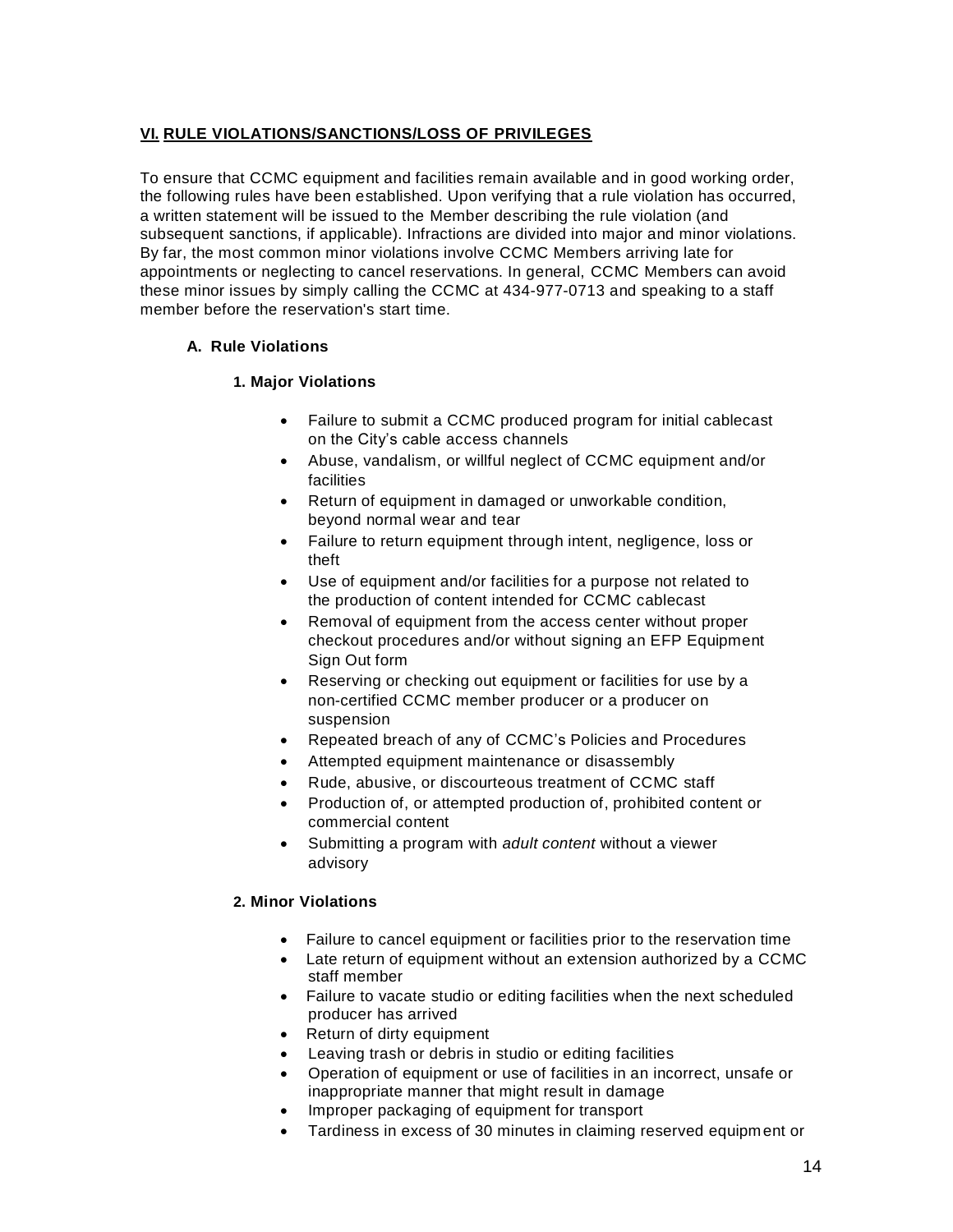facilities without an extension authorized by a staff member

- Reserving, checking out or returning equipment for another producer, unless specified and approved in advance
- Canceling equipment or facilities reservations three or more times within a 30-day period
- Submitting a program without CCMC's required credit language
- Failure to promptly return or replace recording media provided by CCMC staff
- Any behavior at the CCMC facility that staff deems inappropriate or that unreasonably interferes with another CCMC member's ability to use thefacilities
- Failure to properly complete any CCMC form or required paperwork
- Committing two (2) or more minor violations

#### **B. Sanctions**

CCMC Member sanctions typically involve a suspension of CCMC privileges for a period of time, the length of which will depend on the nature of the violation. While a CCMC Member is suspended from equipment/facility use, that Member may continue to distribute appropriate, non-commercial content on the City's cable access channels.

#### **1. Major Violations**

A "major" violation of CCMC policy results in an immediate suspension of use of CCMC equipment and facilities for a period of one year. If damage to or loss of equipment and/or facilities has occurred, suspension may remain in effect until a full compensation is made for the lost resources or until an installment payment contract or other arrangement is signed with CCMC. There are no written warnings prior to suspension in the case of a major violation.

Notwithstanding the immediately preceding paragraph, CCMC staff reserve the right to evaluate each major violation and determine whether a more severe sanction is reasonably required. Said additional sanctions are at the discretion of CCMC staff and may include suspension from using CCMC equipment or facilities for an indefinite term, repayment for any damage to equipment or facilities, and/or the implementation of legal action against the user.

## **2. Minor Violations**

A Minor Violation will result in the following actions:

- $\Box$  Written warning for the first minor violation
- $\Box$  Suspension from equipment and facilities for the second minor violation that occurs within a 90-day period of the first minor violation

An initial suspension from equipment and facilities (resulting from two minor violations within a 90-day period) will be for 90 days. Any subsequent suspensions will be for a period of one year each. Recertification (including CCMC orientation) is required following any suspension of a year or more. CCMC staff will file a written report on any suspension.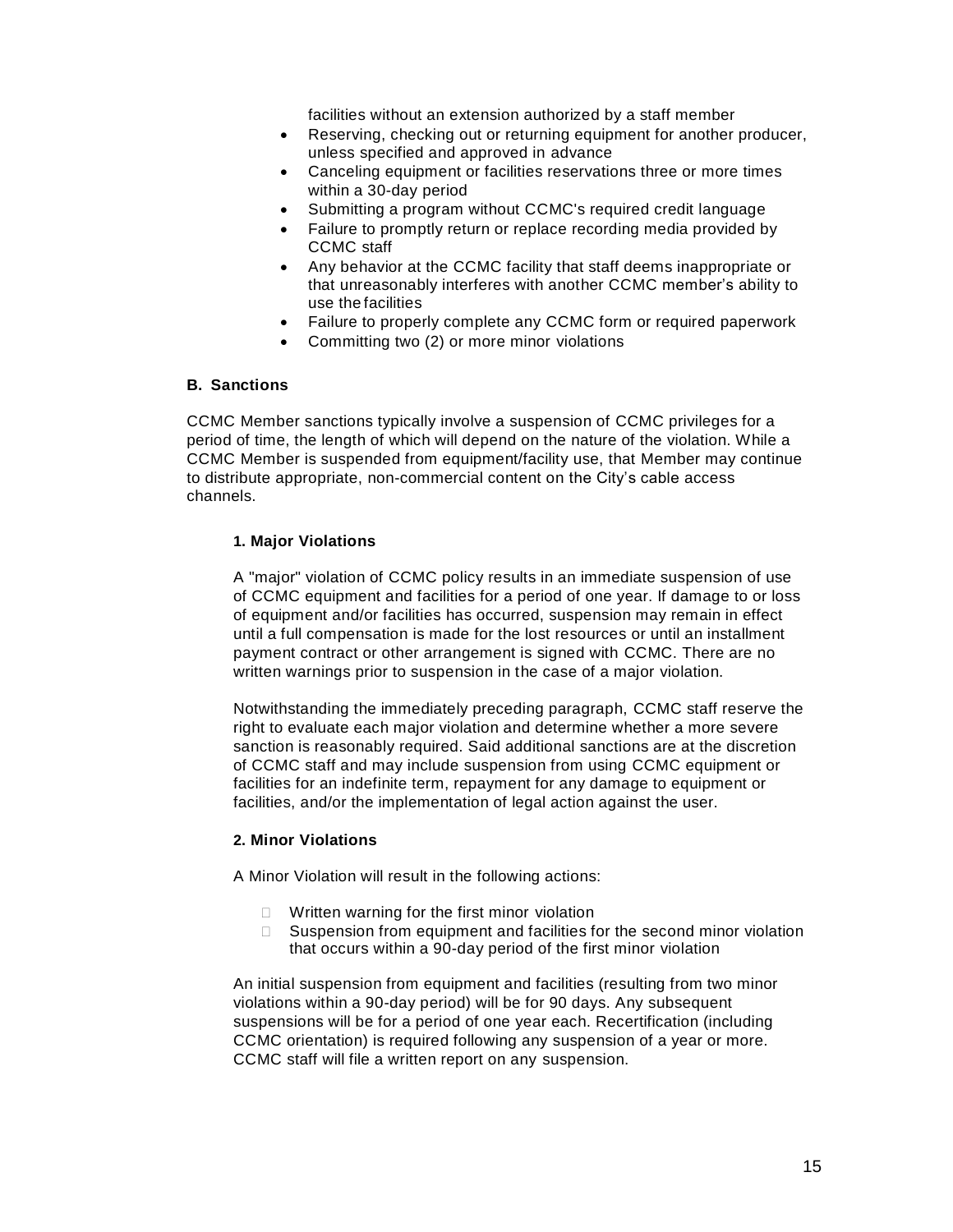## **C. Equipment Damage and Loss**

If equipment is damaged or lost while under contract to a CCMC Member, the Member will have equipment privileges suspended until full compensation is made or until an installment payment contract or other arrangement is signed with CCMC staff. In the event that a Member fails to meet the terms of repayment (or mutually agreed upon arrangement), the Member shall be suspended from all equipment and facilities privileges and the case will go to CCMC staff for resolution.

## **D. Appeal of Sanctions**

A CCMC Member may appeal any sanctions by submitting a written statement to the Director of Communications. If suspension from equipment and facilities is imposed, the suspension will remain in effect throughout the appeal process. The Director of Communications will investigate the circumstances surrounding the sanction and will provide a written report to the CCMC Member within 10 business days of receiving the appeal. The CCMC Member may then continue the appeal process by submitting a written statement to the City Manager within 30 days of the issuance of the report by the Director of Communications. The City Manager will issue a final decision regarding the appeal within 10 business days.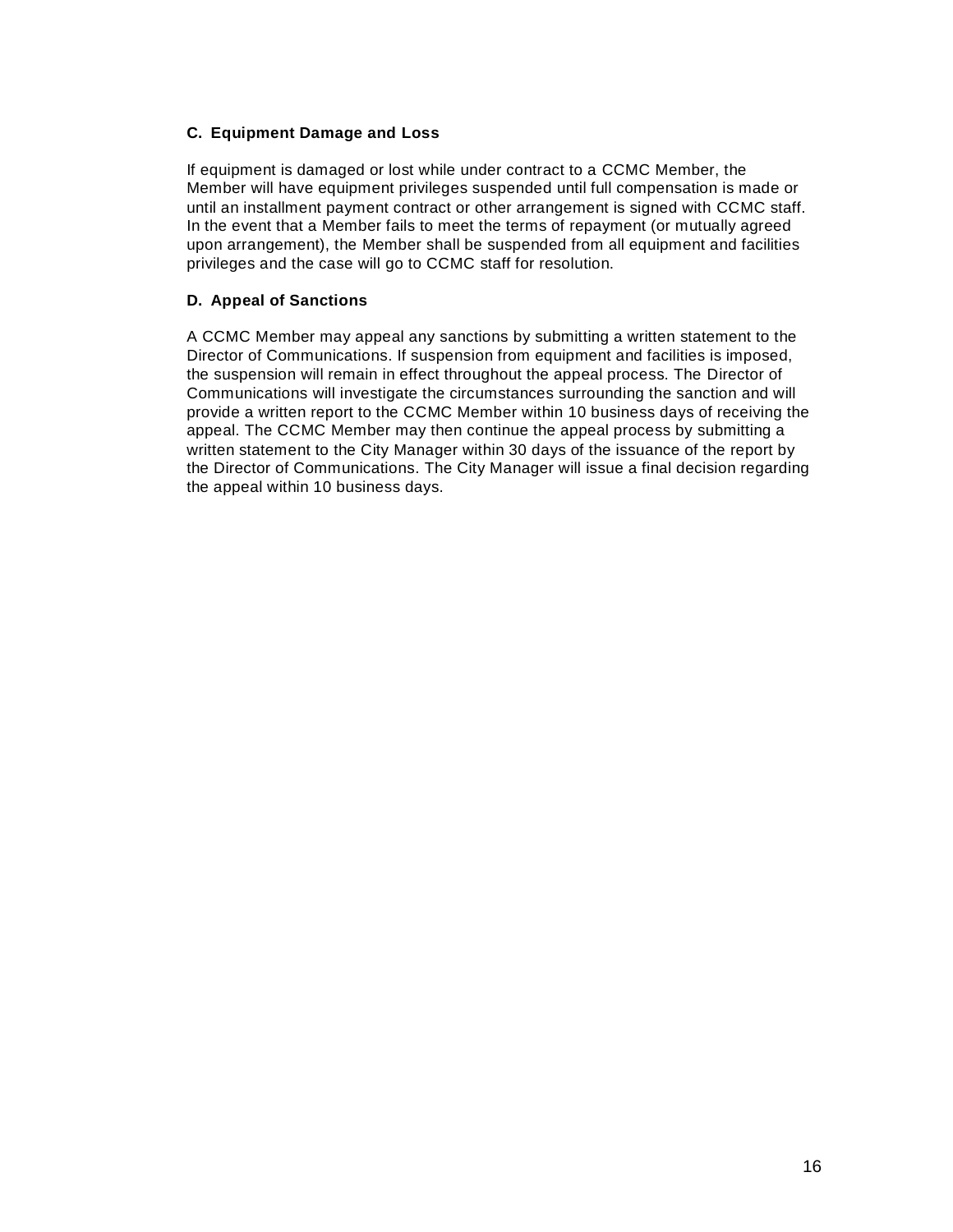# **VII. INDEMNIFICATION**

CCMC Members shall defend, indemnify and save the City of Charlottesville and all of its officers, agents and employees harmless from and against any and all liability, loss, claim, suit, damage, charge or expense, including attorney's fees, which the City and any of its officers, agents, or employees may suffer, sustain, incur, or in any way be subjected to, on account of death of, or injury to, any person (including, without limitation, City officers, agents, employees, licensees, and invitees) and for damage to, loss of, and destruction of, any property whatsoever, which arises out of, results from, or is in any way connected with, actions taken by a CCMC Member in connection with CCMC facilities or equipment, including transmission of content over public access television, or which occurs as a consequence of any negligence, omission, or misconduct of the CCMC Member in connection with CCMC facilities or equipment, regardless of whether the loss or expense is caused in part by a party indemnified hereunder. Moreover, CCMC Members shall defend, indemnify, and hold the City and all of its officers, agents, and employees harmless from and against any and all liability, claims, and/or costs, including all reasonable attorney fees, arising out of any claim or cause of action asserting that any programming is libelous, slanderous, obscene, unlawful, or illegal, or infringes on any intellectual property rights, including copyrights and/or trademarks, or is an invasion of privacy. Each CCMC Member shall certify his/her agreement to indemnify in the CCMC Membership Agreement.